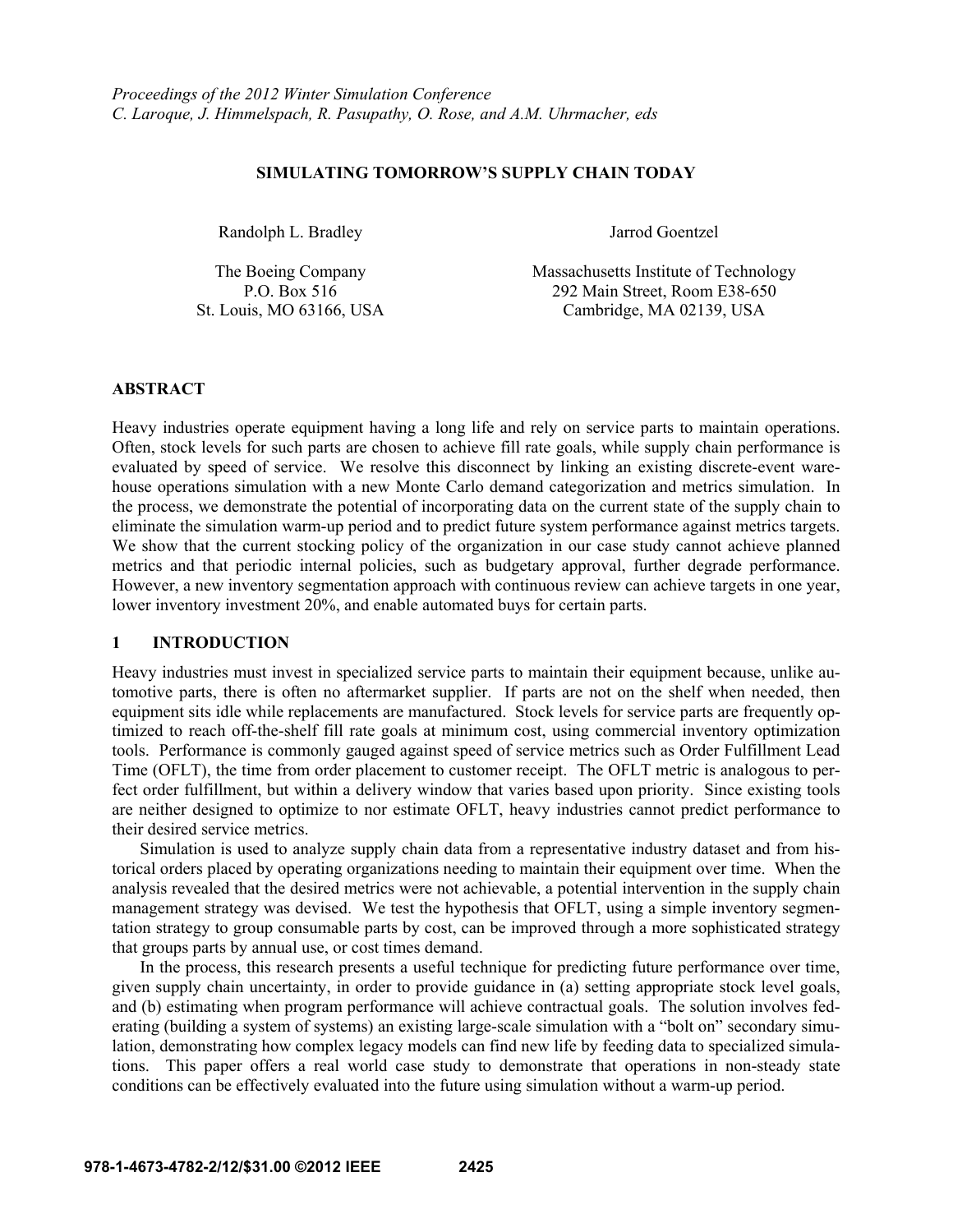# **2 REVIEW OF THE RELEVANT LITERATURE**

Law and Kelton (2000) describe the successful use of simulation to understand large-scale systems, such as "determining ordering policies for an inventory system." Simulation is the classic approach to studying complex engineered systems. Given that simulation is the chosen technique for estimating the Order Fulfillment Lead Time metric, this literature review focuses on two areas: (1) applications of inventory optimization to maintenance supply chains, and (2) applications of discrete-event simulation to maintenance supply chains. These references describe recent technical approaches that can enable companies to achieve supply chain metrics tomorrow at lower lifecycle cost than today.

# **2.1 Optimizing Stocking Policies for Service Parts**

The use of multi-echelon inventory optimization for service parts, characterized by low demand probabilities, high cost, and high priority for service characterized by "response time service levels" is described by Cohen, Kleindorfer and Lee (2006); Inventory Optimization Model A referenced in this paper uses this technique. A systems approach to setting stock levels for multi-echelon, multi-indenture equipment in fleets of commercial and military aircraft, ships, and power plants is described by Sherbrooke (2004), along with distinguishing between the treatment of consumable and reparable parts; Inventory Optimization Model B uses this technique. Fuerst (1981) describes the classic ABC inventory segmentation analysis from a practitioner's standpoint. Rossetti and Achlerkar (2004, 2009) discuss techniques for spare parts segmentation, presenting a summary review of the literature on multi-echelon inventory models and clustering approaches to inventory segmentation. McKinsey & Company (2008) notes that service, inventory, and profitability improve when industry implements supply chain segmentation techniques based on product needs and demand patterns. The focus of planning departments also improves.

# **2.2 Simulating Stocking Policies**

Integrating inventory optimization and simulation to analyze supply chain effectiveness is espoused by Ingalls, Cornejo, Methapatara and Sittivijan (2008), noting that, "Given a mathematically optimal solution as recommended by optimization, simulation shows how that optimal solution will perform under dynamic conditions." A modular approach to simulation in which modules are related based on process, but independent based on coding, is described by Shoaf (1983). The commercially available ExtendSim simulation language is designed to integrate simulation with the supporting data that defines the scenario (Diamond, et. al., 2010). The discrete-event warehouse simulation described in this paper closely follows the approach demonstrated by Saylor and Dailey (2010) and is based on a library of reusable supply chain modules for evaluating manufacturing schedules, performing inventory analysis, and modeling supply chains that uses ExtendSim as the foundation. Practical methods to verify and validate simulation models are discussed by Sargent (2010); this paper employs the techniques of data validity, comparison to other models, face validity, historical data validation, internal validity, parameter variability – sensitivity analysis, and predictive validation. Banks, Carson, Nelson and Nicol (2001, pp. 414-416) apply a statistical process to calculating the minimum number of repetitions of a simulation.

 Skoogh, Michaloski and Bengtsson (2010) recommend automating data collection and processing to integrate supply chain simulation as a daily tool, rather than a single-purpose study; the Extract, Transform and Load (ETL) tool of this paper automates the creation of simulation datasets, based on input data contained in an inventory optimization model, representing a significant step in this direction.

 Dorey (2011) provides an overview of standard and incentive contract types, proposes to characterize contract risk by using simulation to map probabilistic cost estimates to profit distributions, and recommends risk-driven contract structures to impose cost sharing and bound cost growth; the Order Fulfillment Lead Time metric discussed in this paper is an example of a speed of service metric that would be attached to a risk-driven service parts contract.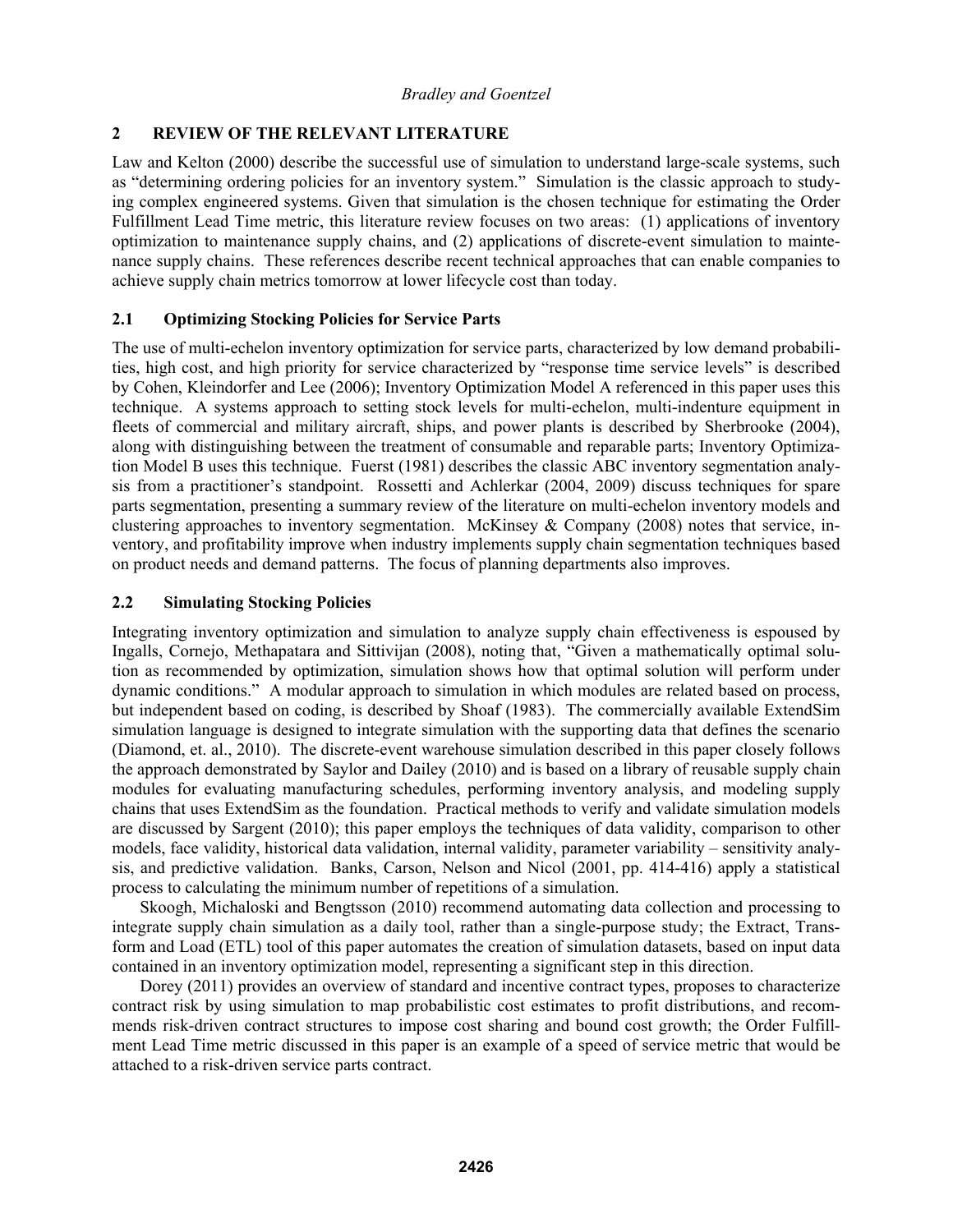## **3 METHODS AND DATA**

A forward looking analysis of a supply chain provides a competitive advantage: if you can predict the future, you can continue strategies that work and alter those that do not. By melding models though shared data, this paper demonstrates the capability to integrate inventory optimization, warehouse simulation, and metrics simulation to evaluate supply chain strategies.

 Performance over time for OFLT, resulting from stock levels determined by a strategic inventory optimization model used for long range planning, is estimated by two linked simulation models as shown in Figure 1. First, a discrete-event warehouse simulation evaluates orders of varying size for parts that fail according to a Poisson distribution. Time is important because inventory levels vary based on demand for spare parts, and replenishment occurs within manufacturing lead time when parts reach their reorder point. This warehouse simulation creates a list of orders that occur over time. Second, a Monte Carlo demand categorization and metrics simulation reviews each warehouse order after using empirical probability distributions to determine order priority, order size, order type (for metrics purposes), and shipping delay. Empirical distributions for these random variables are developed using historical data. The Monte Carlo simulation determines OFLT metrics on a monthly basis into the future.



Figure 1: The methodology for simulating Order Fulfillment Lead Time involves inventory optimization, warehouse simulation, and metrics simulation

 The operational context of our case study is a single warehouse, operated by a third party logistics vendor, supplying three maintenance depots that support a fleet of approximately 500 high value pieces of complex equipment, which are deployed to 20 locations and operated by two customers. Each piece of equipment operates approximately 20 hours per month. The fleet average monthly demand across the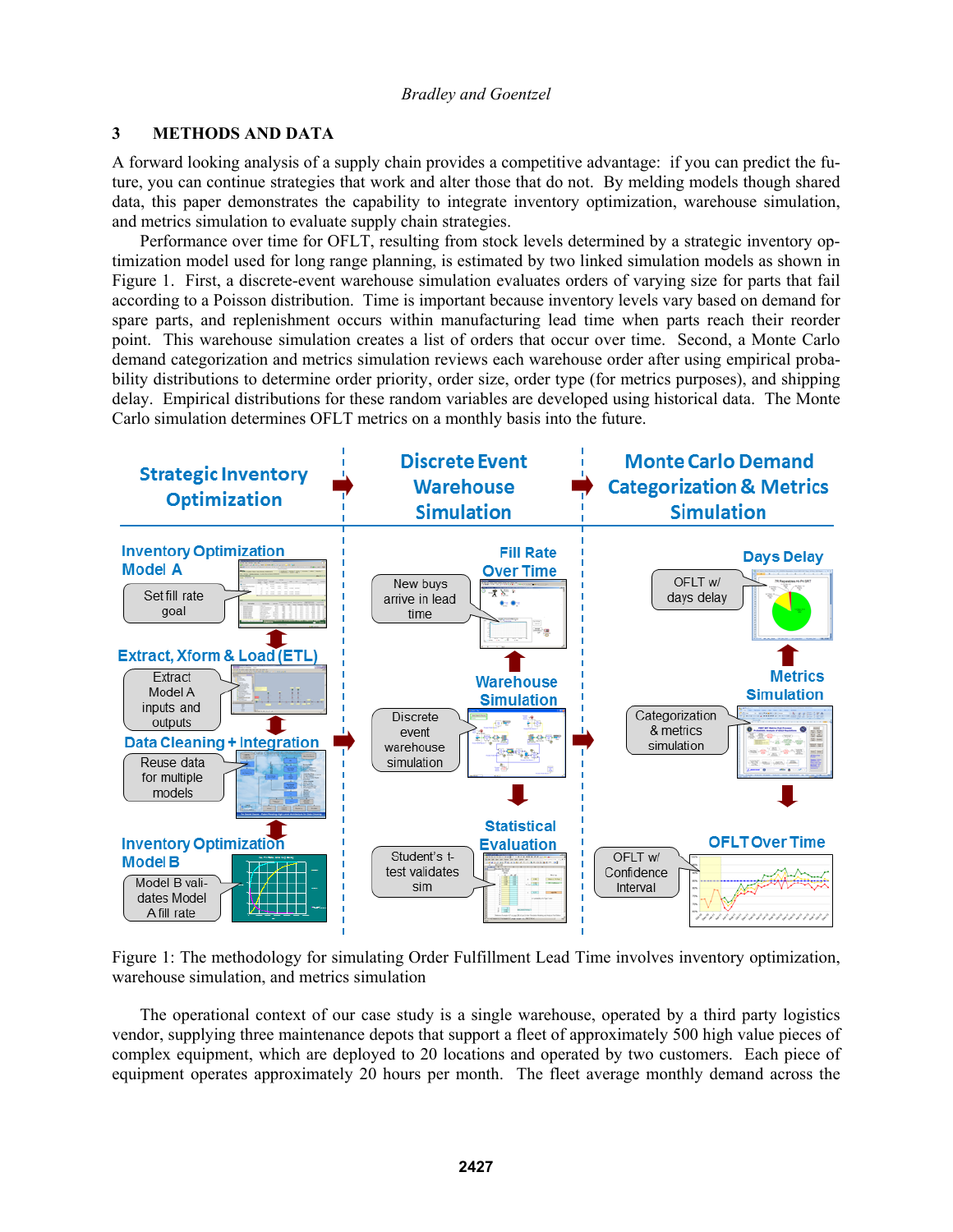14,000 unique *consumable* SKUs is 42,000 parts, and demand across the 650 unique *reparable* SKUs is 250 parts.

 Required supply chain data include the inputs (current on hand, due-in, and backorder inventory position, demand, lead time, price, condemnation rate, and maintenance concept) and outputs (target stock level, reorder point, and reorder quantity) of a commercial inventory optimization model. Also required are historical requisition data (part number, order quantity, and date), shipping performance data (days shipping delay by requisition, priority by requisition), performance (as reported within a company), and operational data including equipment delivery schedule and future operating hours by period. After benchmarking the new predictive simulation models to an existing commercial inventory optimization model by comparing fill rate results, the new models were used to estimate OFLT over time.

 Unlike most supply chain simulation models, which require an extended warm-up period and only estimate steady state conditions, this approach takes into account the current state of the supply chain, duein orders with scheduled delivery dates, and optimized stocking policies in order to estimate OFLT over time. In this manner, these simulations extend the state of the art by eliminating the warm-up period, thus providing both short-term and long-term predictions of performance to contractual metrics.

### **4 SIMULATING ORDER FULFILLMENT LEAD TIME**

The authors designed the Monte Carlo demand categorization and metrics simulation to answer the question, "When will Order Fulfillment Lead Time improve to the desired level of performance?" This standalone software application uses Visual Basic for Applications (VBA) and Excel 2010 to run a Monte Carlo simulation of the following: the probability that a part requisition generated by the discrete-event warehouse simulation is categorized as "on metric", the probability a part is ordered as high or low priority, and the probabilistic shipping delay.

#### **4.1 Federation of Models**

These two inventory optimization models and two simulation models were joined together by linking process (the order of use) and data (inputs and outputs). This solution offers an example of how a complex systems can be evaluated through a federation of different types of models.

 The objective function of each inventory optimization model, when optimizing consumable parts subject to an inventory segmentation strategy, is to minimize inventory investment for a given fill rate. The inputs to this model include the operational scenario (number of equipment, by equipment model; operating hours by month; operating locations; repair hierarchy), part level data (part number, manufacturer's code, nomenclature, price, mean operating hours between demand, condemnation rate for reparable parts, repair turnaround time for reparable parts, procurement lead time), and part and location level data (inventory on hand, due-in, and on backorder). The outputs of this model include stock level recommendations by part and by location (target stock level and reorder point).

 The discrete-event warehouse simulation analyses the inputs and outputs of the inventory optimization model in order to predict fill rate over time, as orders are placed to bring low starting stock levels up to the recommended target stock levels, and excess inventory is used up, or "burned down", over time. Orders are delivered in the fixed procurement lead time of each part, and demand is variable based on the monthly equipment operating hours. Of the dozens of input and output tables of this simulation, the only table required for the next step in our overall process is the list of transactions from the operating locations (retail), to the central warehouse (wholesale).

 The Monte Carlo demand categorization and metrics simulation adds probabilistic data to the discrete-event warehouse simulation results, based on empirical data for the percentage of time an order counted towards metrics (on metric), the percentage of time a part was ordered as high priority or low priority (based on history), historical shipping delays, and historical order quantities. Thus, the Monte Carlo simulation transforms the fill rate output of the discrete-event simulation into the more useful Order Fulfillment Lead Time (OFLT) metric.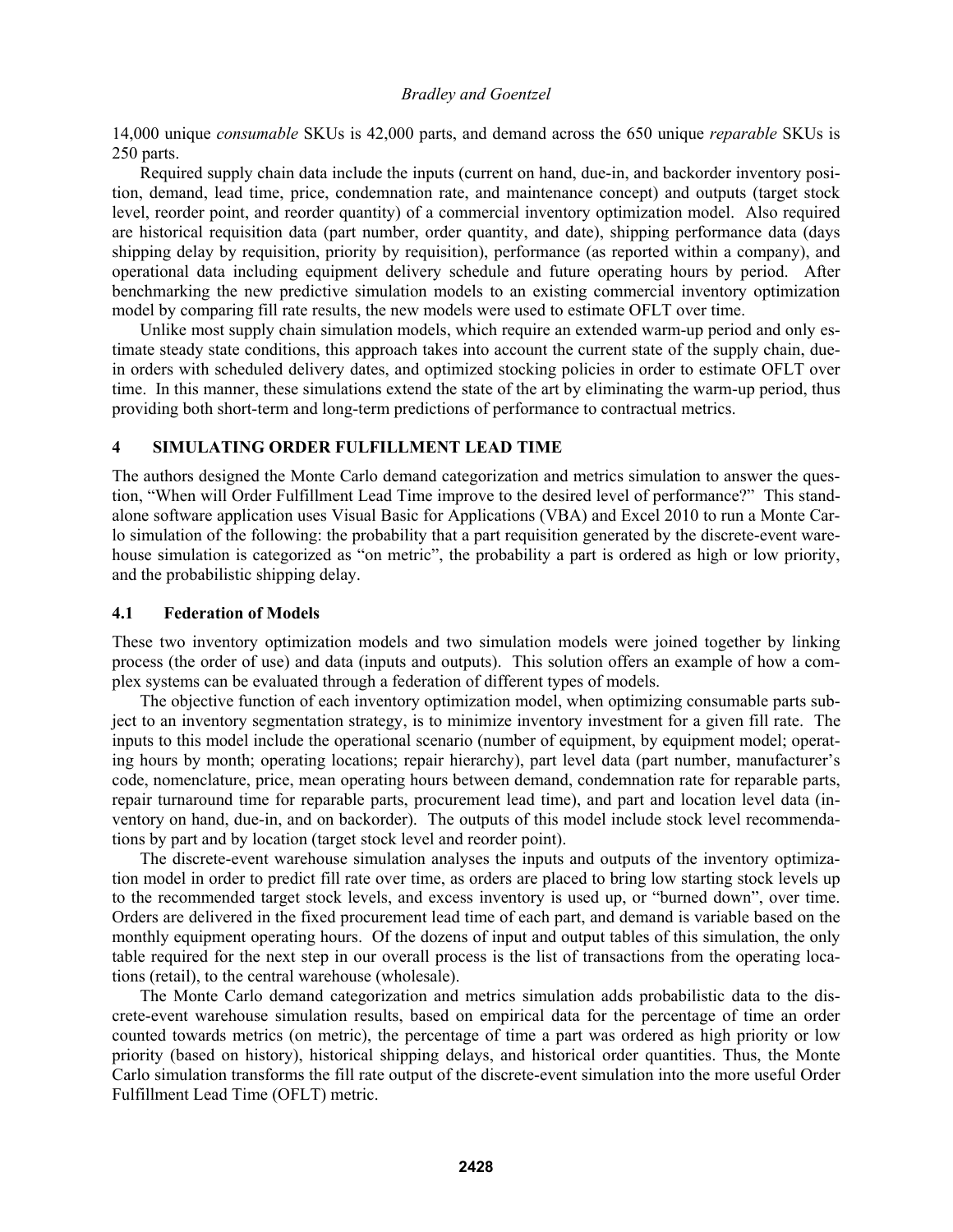## **4.2 Model Formulation**

The Monte Carlo demand categorization and metrics simulation utilizes the decision variables shown in Table 1. The variable in green (conrep\_bst) allows demand categorization, and is specific to the part requisition. Variables in red (metric\_bst, hipri\_bst, shiphi\_bst, and shiplo\_bst) are Monte Carlo variables which change with each iteration.

Table 1: Key parameters for the Monte Carlo demand categorization and metrics simulation

| From the discrete-event warehouse simulation model, for Part i |                                                                            |  |  |  |  |  |  |
|----------------------------------------------------------------|----------------------------------------------------------------------------|--|--|--|--|--|--|
| Close Date <sub>i</sub>                                        | The date and time of that the requisition is filled from inventory in the  |  |  |  |  |  |  |
|                                                                | wholesale warehouse, excluding shipping delay                              |  |  |  |  |  |  |
| Days to $Fulli$                                                | Requisition Date <sub>i</sub> -Close Date <sub>i</sub>                     |  |  |  |  |  |  |
| Needed $Q_i$                                                   | Quantity needed/quantity ordered                                           |  |  |  |  |  |  |
| Released Q SR No Delay <sub>i</sub>                            | Quantity released to fulfill the supply requisition with no delay (the or- |  |  |  |  |  |  |
|                                                                | der was satisfied from on hand inventory)                                  |  |  |  |  |  |  |
| <i>Requisition</i> $O_i$                                       | Requisition quantity, which is based on an empirical order quantity        |  |  |  |  |  |  |
|                                                                | distribution, in integer parts                                             |  |  |  |  |  |  |
| Requisition Date <sub>i</sub>                                  | The date and time of the requisition placed from retail to wholesale       |  |  |  |  |  |  |
| Supply <sub>i</sub>                                            | Unique reference number/part number/SKU                                    |  |  |  |  |  |  |

From the Inventory Optimization Model, for Part *i* or classification *class*

| Percent of requisition categorized as "on metric", where "on metric"<br>requisitions are defined as counting towards metrics                      |
|---------------------------------------------------------------------------------------------------------------------------------------------------|
| Repair classification/category (either consumable or reparable)                                                                                   |
| Percent of requisitions ordered as high priority                                                                                                  |
| Empirical shipping delay distribution, in whole days, for requisitions<br>ordered as high priority, where class is either consumable or reparable |
| Empirical shipping delay distribution, in whole days, for requisitions<br>ordered as low priority, where class is either consumable or reparable  |
|                                                                                                                                                   |

 This approach offers several advantages for modeling. First, the existing warehouse simulation required only minor adjustments to (a) incorporate an empirical order quantity distribution, and (b) allow for periodic resupply. Second, the new demand categorization simulation was based on only one table from the warehouse simulation, allowing (a) the entire table to be imported as an input, simplifying the link between the simulations, (b) providing traceability during model development to the exact source data from the simulation, and (c) allowing the warehouse simulation graph of cumulative fill rate, a standard model output, to be compared to analogous graph from the metrics simulation, offering an expedient validation of the basic categorization and graphing of the second simulation.

 The process for simulating the key metric, Order Fulfillment Lead Time, follows the process in Figure 2, which describes the logic used to determine whether a specific order counts towards metrics, and if so, whether the metrics were achieved. The overall simulation loops over runs of the Monte Carlo demand categorization and metrics simulation and the discrete-event warehouse simulation for a set of part requisitions. This process includes the following key steps:

- Determine whether the requisition counts toward metrics based on characteristic of the order, which is specific to the part number and is highlighted in Figure 2 in green:
	- o What is the repair classification, which is either consumable or reparable?
- Categorize the requisition based on characteristics that change order to order and are highlighted in Figure 2 in red:
	- o Is the item "on metric", in which case the order counts towards metrics?
	- o What is the priority of the order? High priority indicates that the part is necessary to return equipment to service, and low priority indicates a routine reorder.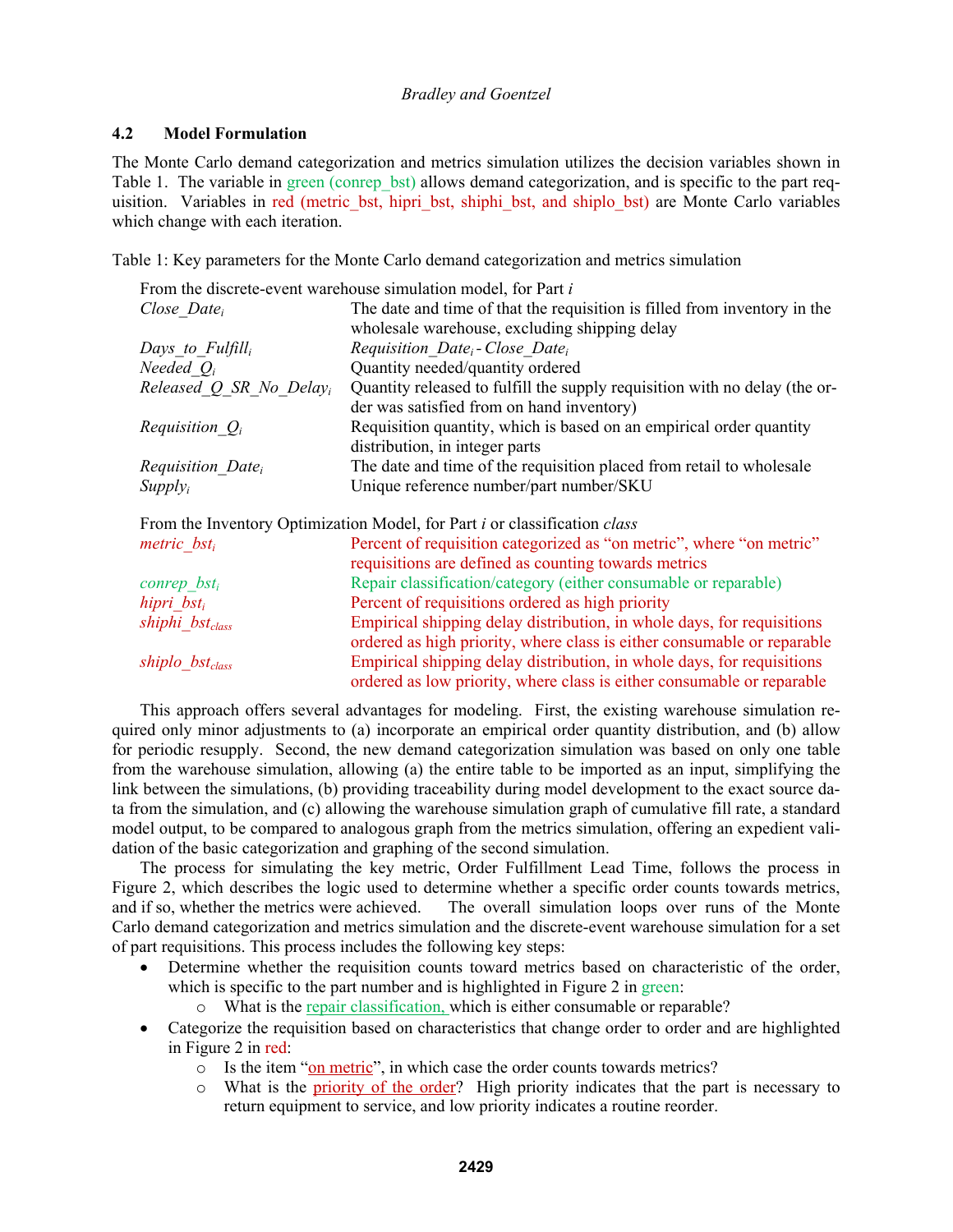- o What is the shipping delay, which historically varies order to order?
- Calculate confidence interval using Student's t-Test for the warehouse simulation runs.
- Graph charts of service metrics over time.



Figure 2: Methodology for calculating supply chain metrics using linked simulations

# **4.3 Initialization without Warm-Up Period**

Unlike most supply chain simulations, which require an extended warm-up period and estimate only steady state conditions, these linked models take into account the existing state of the supply chain, due-in orders with scheduled delivery dates, and optimized stock levels and reorder points in order to estimate OFLT over time, as of the exact date of the data pull. By eliminating the warm-up period, these simulations extend the state of the art to provide short-term in addition to long-term predictions of performance to service metrics.

 The strategy of linking a warehouse simulation of transactions with a metrics simulation for evaluation allowed for an interesting enhancement. By seeding the elapsed time period between the start of the current contract and the start of the simulation with historical transactions, it is possible to (a) graph the transition from actual (reported) metrics to simulated (predicted) metrics, and (b) estimate cumulative statistics precisely, by accounting for the actual results since the start of the contract period.

# **4.4 Validation**

Substantiating the analysis encompasses both stock level validation and simulation validation. For the stock level validation, the expected fill rate from Inventory Optimization Model A was verified by running Inventory Optimization Model B in evaluation mode and comparing fill rates for both the current inventory position, and for the recommended stock levels. While it is recognized that both models have different inventory optimization engines, the hypothesis is that stocking policies from one model should yield comparable results when evaluated in the other model. This validation exercise also serves as a check against gross errors.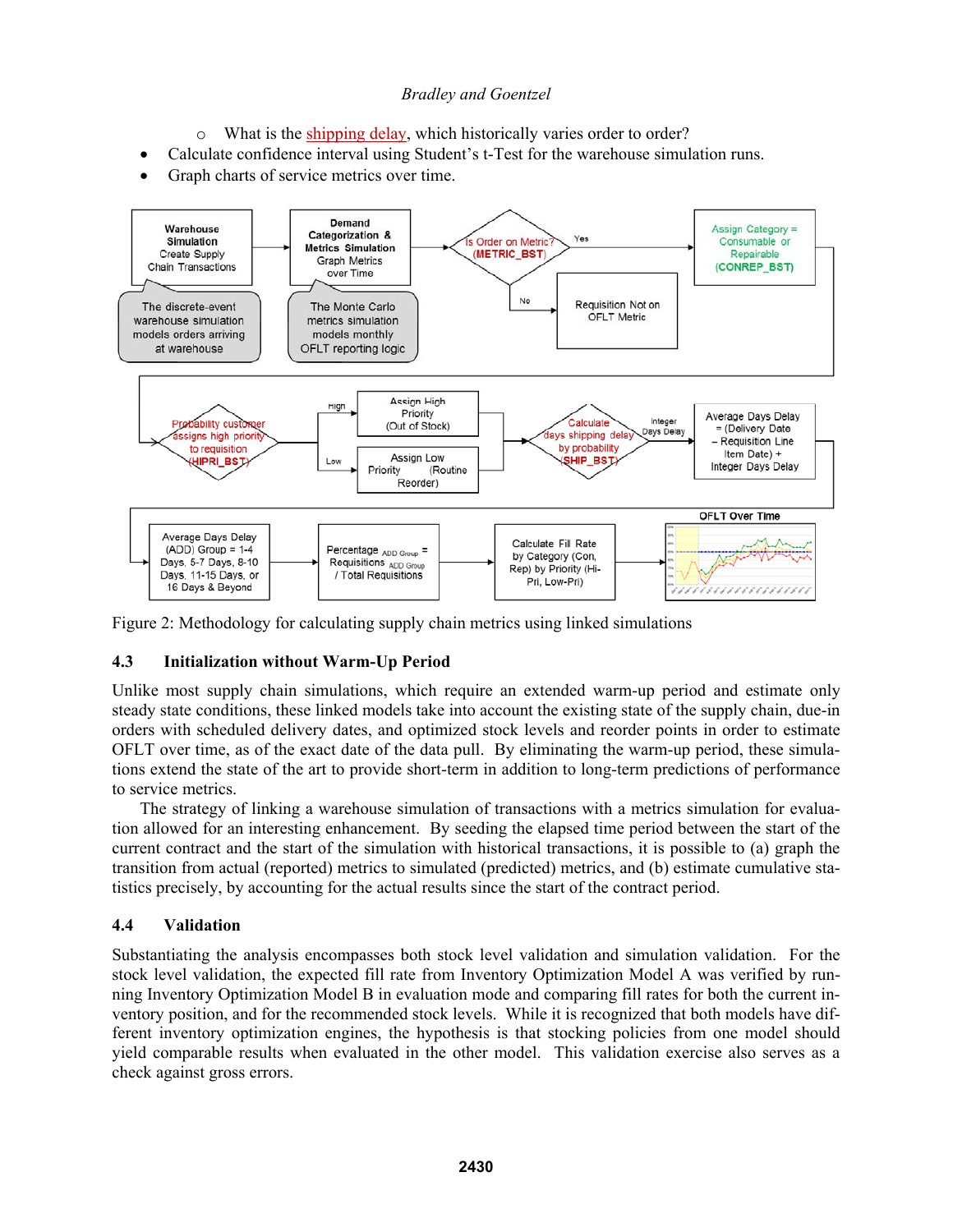For the simulation validation, the target stock levels specified by Inventory Optimization Model A were evaluated in both the discrete-event warehouse simulation and the Monte Carlo demand categorization and metrics simulation. Both simulations produce results that are close to the inventory optimization, thus validating (a) the data extract, (b) the demand calculations in the different tools, (c) the ability of the target stock levels to achieve the stated fill rates.

#### **5 OPTIMAL NUMBER OF SIMULATION RUNS**

The optimal number of runs necessary to draw conclusions is calculated by examining the confidence interval attained progressively through the simulation. When the confidence interval either (a) converges to a steady state value, or (b) reaches an acceptable level of accuracy, the lowest number of replications has been reached (Webster 2011). These methods are described by Robinson (2004) as the graphical method and the confidence interval method.

 The discrete-event warehouse simulation was executed for 21 iterations. Each iteration requires about an hour to prepare, in addition to about two hours of computer time on a workstation running Windows 7 with an Intel Core i7-950 processor and 12 gigabytes (GB) of memory. The resulting confidence intervals for OFLT are shown in Figure 3, with the confidence interval over time shown above, and select confidence intervals by month shown below.

 The results using four and 21 replications produce remarkably similar results. As the lower charts in Figure 3 show, the 80% confidence interval narrows notably when moving from three to four simulations, but the marginal benefit of each additional simulation run is much less. Given the likelihood that procurement lead time will be variable (which was not simulated for this paper, but is common in industry), or that other endogenous uncertainties, which are influenced by managerial decisions, will come to pass, a +/- 2-4% confidence interval is sufficient. For this reason, four iterations of the discrete-event warehouse simulation were chosen as appropriate. The number of runs required for the Monte Carlo demand categorization and metrics simulation was evaluated in a similar manner, and determined to be twelve runs. Each run requires about 20 minutes.



Figure 3: The sweet spot for iterations of the discrete-event warehouse simulation is four (4) runs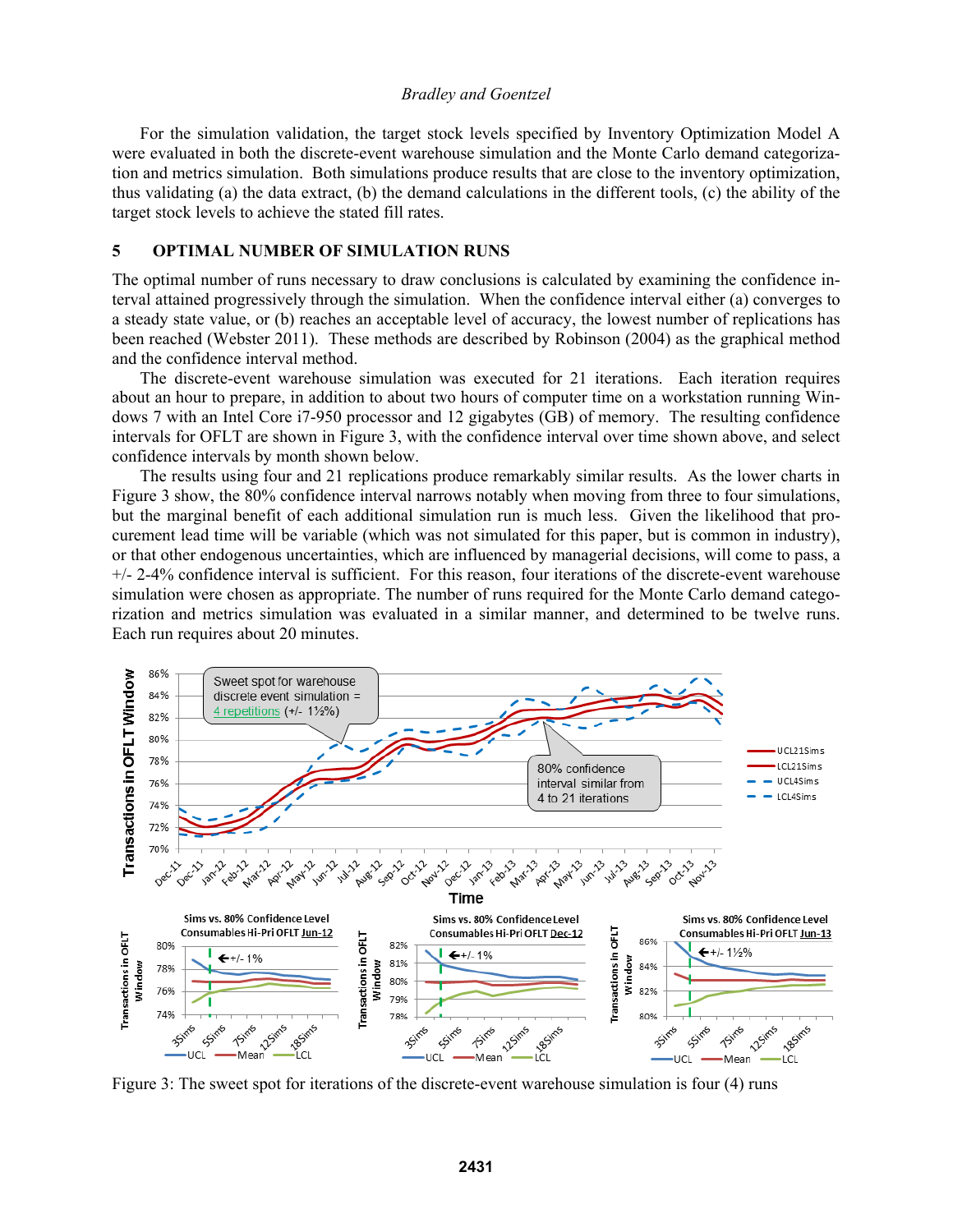# **6 SIMULATING INVENTORY SEGMENTATION STRATEGIES**

Consumable parts, often grouped by segment, are commonly optimized to fill rate targets. Supply chain performance is frequently gauged against a speed of service measure such as Order Fulfillment Lead Time (OFLT), the time from order placement to customer receipt. Simulation was used to evaluate inventory segmentation strategies for consumable parts, as measured by OFLT and inventory investment, by analyzing an industry representative dataset.

# **6.1 Simple Strategy: Segmenting Inventory on Cost**

A simple strategy segments parts into A and B categories based on unit price, as shown in Figure 4. Each segment is optimized separately to a fill rate goal using a commercial inventory optimization model (Cohen, Kleindorfer, and Lee 1986). A business rule ensures that all parts are at least stocked to the Economic Order Quantity (EOQ) amount, ensuring a minimum 50% fill rate by part. This simple strategy is common in heavy industry.



Figure 4: Simple strategy for inventory segmentation, segmenting consumable parts on cost (top), and showing ordered unit cost vs. cumulative part count (bottom).

 Consumable parts for Segments A and B were ranked from lowest to highest unit price on the horizontal axis, compared to cumulative part count on the vertical axis, and graphed in Figure 4. Since an inventory optimization model uses a technique known as a "greedy heuristic" to select the lowest cost mix of spares required to achieve a given fill rate goal (Sherbrooke 2004), this means that for Segment A,  $1¢$ parts are competing with \$1,740 parts on "bang for the buck" to increase fill rate. Since this strategy achieves fill rate goals without stocking many expensive parts, the business rule was added in an attempt to better balance the mix of parts.

## **6.2 Sophisticated Strategy: Segmenting Inventory on Consumption**

A sophisticated strategy segments parts into five categories based on "consumption" (which is defined as the annual demand multiplied by unit price), as shown in Figure 5. Decision rules for these parts balance an asset manager's time against the benefit of in-depth analysis (Silver, Pyke, and Peterson 1998):

 **Class A** parts should be carefully tracked by asset managers. Instead of placing an order, could the asset manager transfer existing items to eliminate an imbalance of inventory between locations? Could the buyer reduce unit cost through competition among suppliers?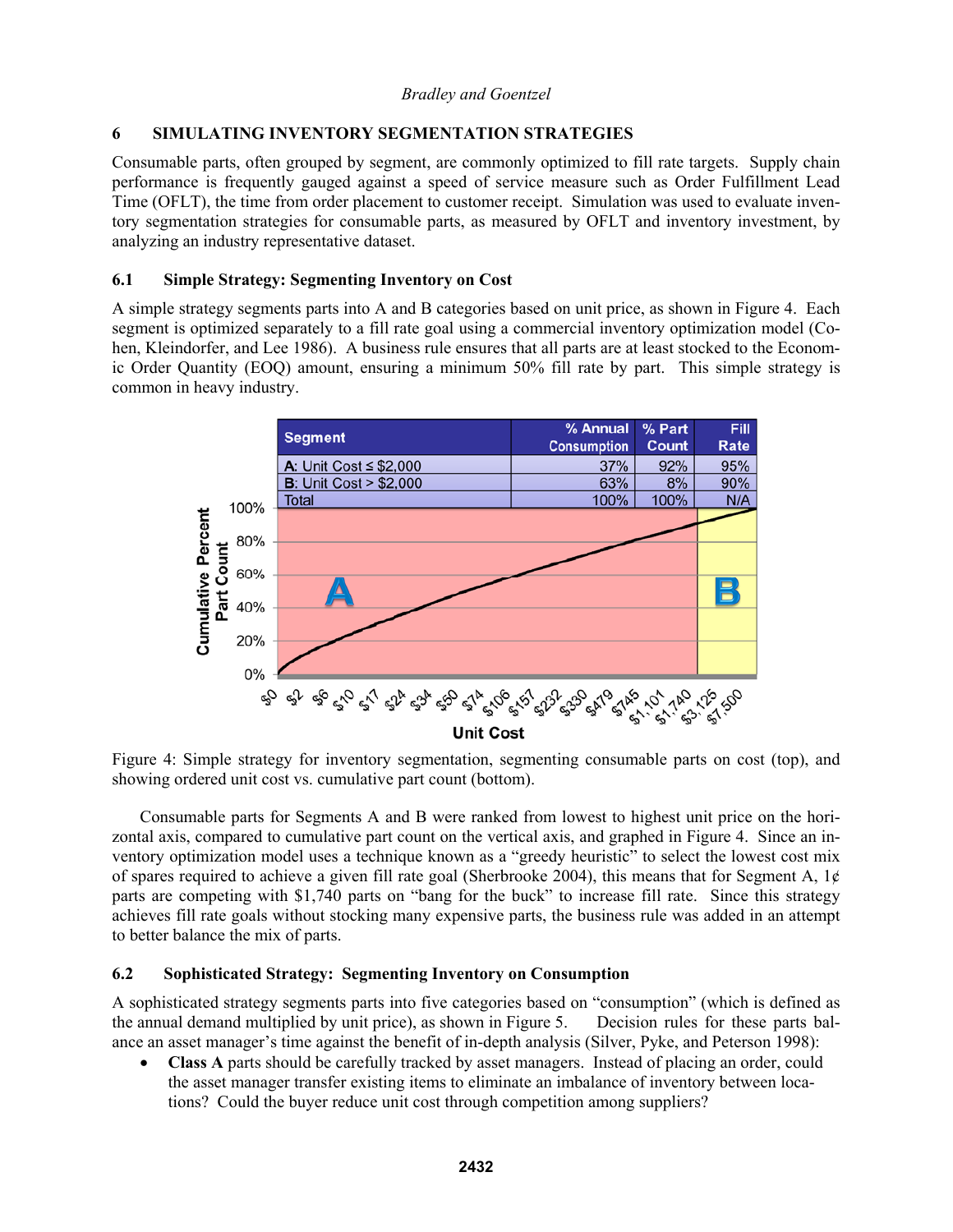- **Class B** parts are in the mid-range, and should receive moderate attention, with management by exception rules flagging asset managers when close attention is warranted.
- **Class C** parts should be managed with simple decision rules. The value of an asset manager's time in researching stockouts is greater than the holding cost incurred from high fill rates. These parts should be managed electronically to target stock levels, without human intervention.
- Class **D** parts cost from \$1 to \$25, and should be managed with simple decision rules to achieve high fill rates.
- **Class E** parts cost \$1 or less, and should be managed with simple decision rules to achieve very high fill rates.

|            | <b>Segment</b>                                |                   |                     |             |                         |                                |   | % Annual                             | % Part<br>Count | <b>Fill</b><br>Rate                                                                                                                                                                           |
|------------|-----------------------------------------------|-------------------|---------------------|-------------|-------------------------|--------------------------------|---|--------------------------------------|-----------------|-----------------------------------------------------------------------------------------------------------------------------------------------------------------------------------------------|
|            | A: 80% Consumption & Unit Cost > \$25         |                   |                     |             |                         |                                |   | 90%<br>79%<br>7%                     |                 |                                                                                                                                                                                               |
|            | <b>B</b> : 15% Consumption & Unit Cost > \$25 |                   |                     |             |                         |                                |   |                                      | 14%             | 92%                                                                                                                                                                                           |
|            |                                               |                   |                     |             |                         |                                |   |                                      | 42%             | 99%                                                                                                                                                                                           |
|            |                                               |                   |                     |             |                         |                                |   |                                      | 30%             | 99%                                                                                                                                                                                           |
|            |                                               |                   |                     |             |                         |                                |   |                                      | 7%              | 99%                                                                                                                                                                                           |
|            |                                               |                   |                     |             |                         |                                |   |                                      |                 | 97%                                                                                                                                                                                           |
| 80%<br>60% |                                               |                   |                     |             |                         |                                |   |                                      |                 |                                                                                                                                                                                               |
| 40%<br>20% |                                               |                   |                     |             |                         |                                |   |                                      |                 |                                                                                                                                                                                               |
| 0%         |                                               |                   | 2010                | 20%         | <b>A</b> <sup>olo</sup> | spolo                          |   | $\delta^{\circ/\circ}$               |                 | <b>Loo</b> le                                                                                                                                                                                 |
|            | 100%                                          | $Q_{\rho/\sigma}$ | <b>Total</b><br>10% | $\mathbf B$ | E: Unit Cost $\leq$ \$1 | D: $$1 <$ Unit Cost $\le$ \$25 | C | C: 5% Consumption & Unit Cost > \$25 | 60%             | <b>Consumption</b><br>14%<br>4%<br>3%<br>0%<br>100%<br>100%<br>$\delta_{\! \! \! \! \! \textrm{o}^{ \! \! \textrm{o}  \! \textrm{o}}}$<br>80%<br><b>Cumulative Percent Annual Consumption</b> |

Figure 5: Sophisticated strategy for inventory segmentation, segmenting consumable parts on consumption (top), and showing annual consumption vs. cumulative part count (bottom).

## **6.3 Results**

This research tests the hypothesis that the sophisticated strategy, which segments consumable parts on consumption (a combination of volume and cost), will outperform the simple strategy, which segments only on cost, when measured on both Order Fulfillment Lead Time and inventory investment. The null hypothesis -- that there is no difference between inventory segmentation strategies when measured on OFLT -- is rejected with a 95% level of confidence. At the start of the simulation, orders are placed to bring inventories for parts at or below reorder point up to the target stock level. Performance improves as these parts arrive in the warehouse after manufacturing lead time. Indeed, simulation results for high priority consumable parts indicate that by August 2013, the mean OFLT for the sophisticated strategy will achieve the desired goal, as indicated by the vertical dashed green line in Figure 6, unlike the simple strategy, which fails to meet goals.

 Second, the sophisticated strategy also achieves a 20% reduction in investment compared to the simple strategy. This was unexpected, because the latter skews stock levels in favor of low unit price parts. A business rule requiring a minimum 50% fill rate by part, added in an attempt to improve the parts mix, reduced the benefits of cost optimization in the simple strategy.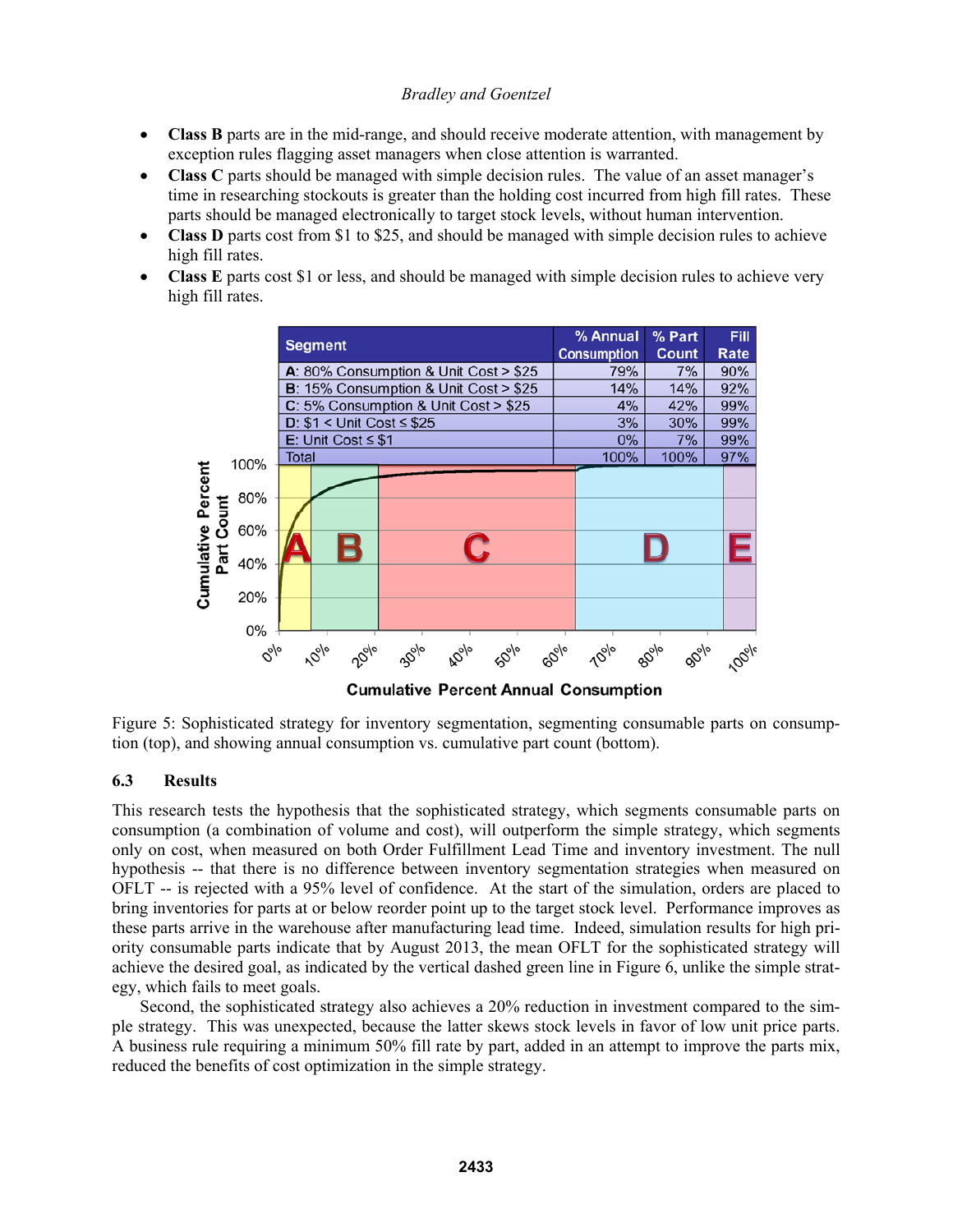

Figure 6: Stock levels for consumable parts using the sophisticated strategy outperform the simple strategy, achieving Order Fulfillment Lead Time goals by August 2013 (dashed green vertical line). Imposing 30-day, 90-day, and 360-day resupply periods on the simple strategy degrades performance over time.

## **6.4 Stocking Policy**

Stocking policy, review policy, and acquisition policy go hand in hand. A continuous review stocking policy is appropriate for a flexible contract that funds purchases when stock levels fall to reorder points. A review board that meets monthly to approve orders results in a de facto periodic review policy. Similarly, quarterly or annual funding cycles result in a periodic resupply contract. In these cases, the stocking policy must be changed from continuous review (with frequent buys to stock level) to periodic review (with monthly, quarterly, or annual buys to stock level). The appropriate review period must be added to the procurement lead time. The stock levels recommended by an inventory optimization model increase as the review period increases.

 The key to understanding the impact of the review period and acquisition policy is realizing their effect on OFLT metrics for the simple strategy, also shown above in Figure 6. A monthly spares requirements review board imposes a 30-day delay on placing orders, resulting in about a five percentage point penalty on OFLT, sufficient to cause an organization to continuously miss goals. The 90-day delay incurred from a quarterly acquisition policy drops performance another few percent. The 360-day delay incurred from an annual acquisition policy degrades performance over time.

## **7 CONCLUSIONS**

This research provides insights for supply chain strategy and for simulation methodology. First, heavy industry can achieve supply chain service metrics, lower inventory investment, and lower asset management costs based on results from the industry representative dataset. Organizations that stock service parts can lower inventory investment in consumable parts while increasing performance on speed of ser-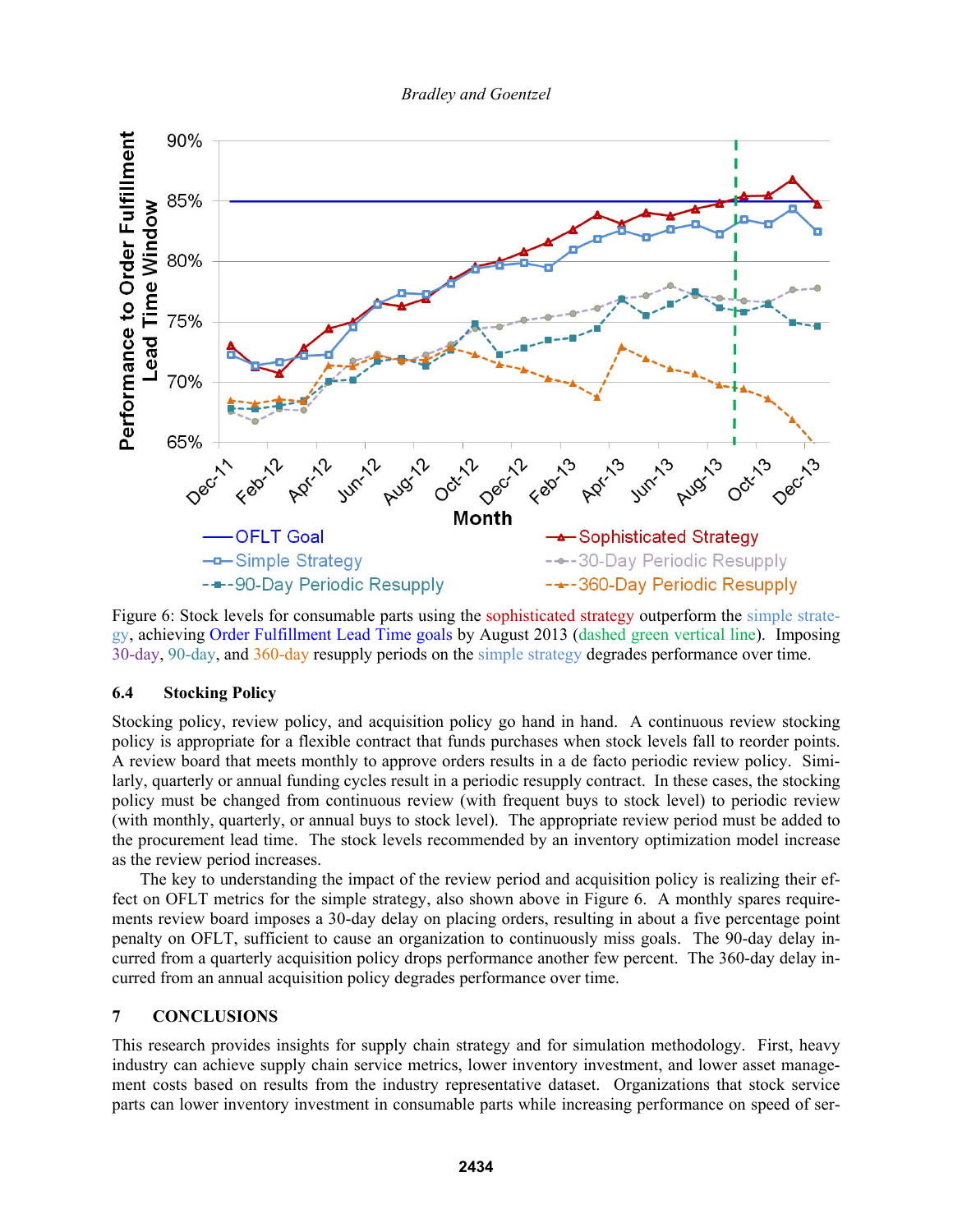vice metrics using a more sophisticated segmentation approach. In addition, organizations must be cognizant that review policy and acquisition policy impact results. Automating the reorder of parts in the C, D and E Segments eliminates the pipeline stock required by the review period, allowing asset managers to focus their analysis on critical A and B Segments. Authorizing flexible funding eliminates the need to add additional months of pipeline stock to compensate for funding cycles.

Second, our approach demonstrates that simulation not only can reveal whether service goals are achievable, but when, and with what confidence. Using current data to initialize simulation rather than commencing simulation at an unrealistic zero point and waiting for the model to converge to steady state eliminates the warm-up requirement and improves computational efficiency. Moreover, the simulation can then be used to predict improvements to performance over time from different supply chain strategies. Beyond predicting whether goals are attainable or not, our approach predicts when they will be attained.

 Finally, by federating existing models for inventory optimization and discrete-event warehouse simulation with a new Monte Carlo metrics simulation, we demonstrate how existing models can be effectively reused and combined when evaluating complex systems. New capabilities can be created by extending legacy code with little or no modification.

## **REFERENCES**

- Banks, J., J. S. Carson II, B. L. Nelson, and D. M. Nicol. 2001. *Discrete Event System Simulation* 3rd ed. Upper Saddle River, NJ: Prentice Hall, Inc.
- Cohen, M. A., P. R. Kleindorfer, and H. L. Lee. 1986. "Optimal Stocking Policies for Low Usage Items in Multi-Echelon Inventory Systems." *Naval Research Logistics Quarterly 33:*17-38.
- Diamond, B., D. Krahl, A. Nastasi, and P. Tag. 2010. "ExtendSim Advanced Techology: Integrated Simulation Database." In *Proceedings of the 2010 Winter Simulation Conference,* edited by B. Johansson, S. Jain, J. Montoya-Torres, J. Hugan, and E. Yücesan, 32-39. Piscataway, New Jersey: Institute of Electrical and Electronics Engineers, Inc.
- Dorey, S., J. Oehmen, and R. Valerdi. 2012. "Enhancing Cost Realism through Risk-Driven Contracting: Designing Incentive Fees based on Probabilistic Cost Estimates." *Defense Acquisition Research Journal 19,* no. 2: 133-158. Accessed July 15, 2012. http://www.dau.mil/pubscats/PubsCats/ AR%20Journal/arj62/Dorey\_ARJ62.pdf.
- Fuerst, W. 1981. "Small Businesses Get a New Look at ABC Analysis for Inventory Control." *Journal of Small Business Management 19 no.* 3:39-44. ABI/INFORM Global (Document ID: 66173293).
- Ingalls, R. G., M. Cornejo, C. Methapatara, and P. Sittivijan. 2008. "Integrating Simulation and Ooptimization Research into a Graduate Supply Chain Modeling Course." In *Proceedings of the 2008 Winter Simulation Conference*, edited by S. J. Mason, R. R. Hill, L. Mönch, O. Rose, T. Jefferson, and J. W. Fowler, 2527-2533. Piscataway, New Jersey: Institute of Electrical and Electronics Engineers, Inc.
- Law, A. M., and W. D. Kelton. 2000. *Simulation Modeling and Analysis*. 3rd ed. New York: McGraw-Hill, Inc.
- McKinsey & Company in conjunction with Georgia Institute of Technology. 2008. *The Race for Supply Chain Advantage: Six Practices that Drive Supply Chain Performance*. Accessed July 15, 2012. http://www.mckinsey.com/clientservice/operations/latestthinking/race\_for\_supply.asp
- Robinson, S. 2004. *Simulation: The Practice of Model Development and Use*. Chichester, West Sussex, England: John Wiley & Sons.
- Rossetti, M. D. and A. V. Achlerkar. 2004. "A Constrained Clustering Algorithm for Spare Parts Segmentation." In *Proceedings of the 2004 Industrial Engineering Research Conference*, edited by R. King and B. Norman. Houston, TX. Accessed July 15, 2012. http://www.uark.edu/~rossetti/ conference\_papers/ierc2004b\_achlerkar.pdf.
- Rossetti, M. D. and A. V. Achlerkar. 2009. "Evaluation of Segmentation Techniques for Inventory Management in Large Scale Multi-Item Inventory Systems." Accepted for publication in the *International*